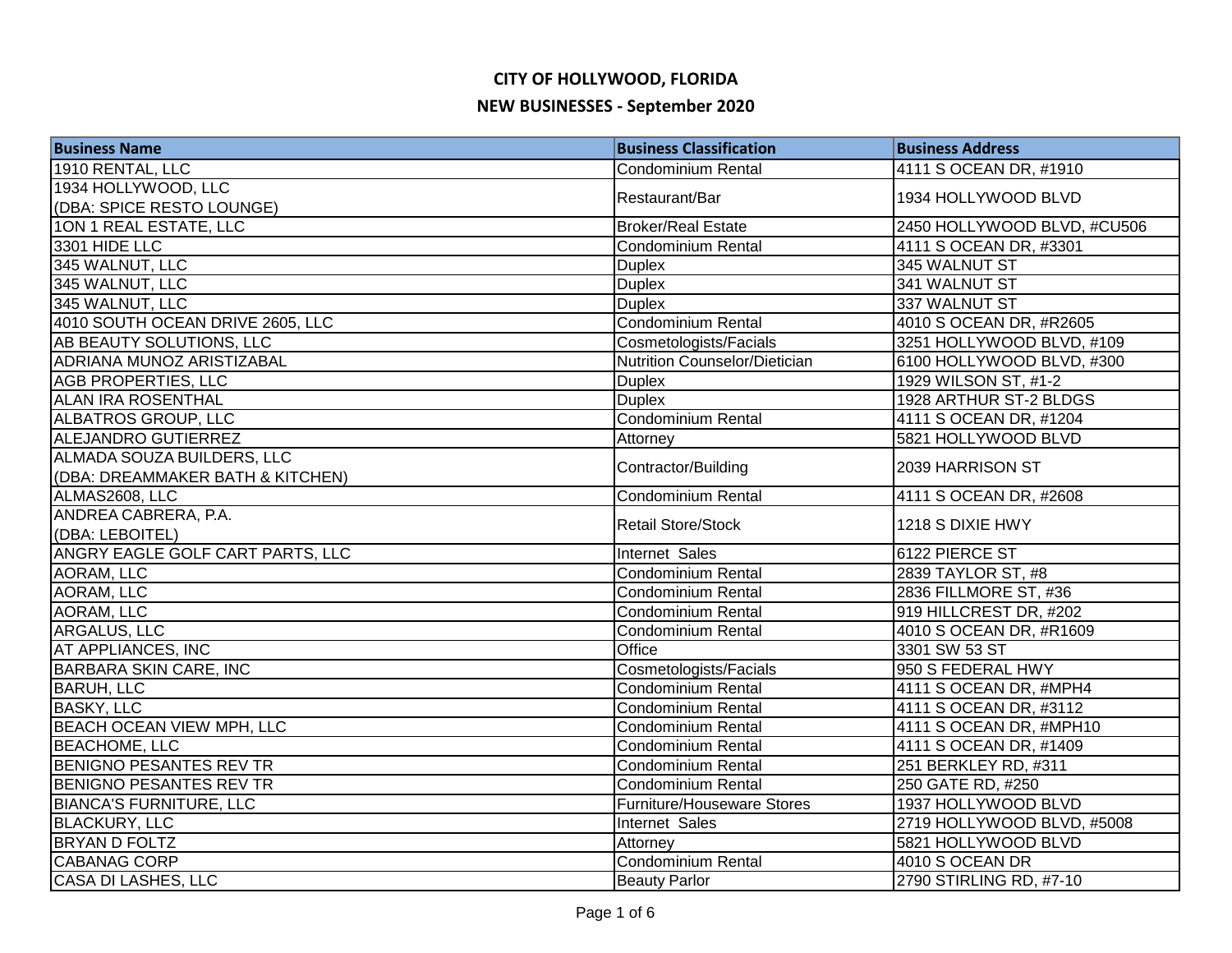| <b>Business Name</b>                   | <b>Business Classification</b>   | <b>Business Address</b>   |
|----------------------------------------|----------------------------------|---------------------------|
| <b>CHRISTOPHER GARCIA</b>              | Single Family                    | 3197 ROOSEVELT ST         |
| COASTAL COMPANION CARE, LLC            |                                  |                           |
| (DBA: HOME INSTEAD SENIOR CARE)        | Home Health Care Agency          | 2131 HOLLYWOOD BLVD, #503 |
| <b>COLIN BERG</b>                      | Veterinarians                    | 2864 HOLLYWOOD BLVD       |
| <b>COMPASS FLORIDA, LLC</b>            | <b>Broker/Real Estate</b>        | 1840 RADIUS DR            |
| (DBA: COMPASS)                         |                                  |                           |
| CONVIVA MEDICAL CENTER MGMT, LLC       | <b>Medical Office</b>            | 3100 STIRLING RD, #A      |
| (DBA: CONVIVA CARE CENTER)             |                                  |                           |
| <b>CRANDCANAMERICAN, LLC</b>           | Apt Building (3 or more units)   | 2000 MADISON ST, 2 BLDGS  |
| <b>CURLIN HOLDINGS, LLC</b>            | Condominium Rental               | 4111 S OCEAN DR, #3002    |
| DANELLE STIER, PH.D, P.A.              | Psychologist                     | 3901 N 49 AVE             |
| <b>DB XVACATION, LLC</b>               | <b>Single Family</b>             | 944 POLK ST               |
| <b>DEL VALLE MIAMI, LLC</b>            | Condominium Rental               | 4111 S OCEAN DR, #1704    |
| DHARMARENTA, LLC                       | <b>Condominium Rental</b>        | 4111 S OCEAN DR, #1605    |
| DIFER INVESTMENT GROUP, INC            | <b>Condominium Rental</b>        | 4111 S OCEAN DR, #3005    |
| <b>DISCOUNT PARKING FL, LLC</b>        | Auto Lot/Garage                  | 3523 PEMBROKE RD          |
| <b>DR. HERVE DAMAS</b>                 | Physician                        | 1101 S 21 AVE             |
| <b>DS CLEANING</b>                     | <b>Janitorial Services</b>       | 5815 HOPE ST              |
| <b>EITAN POLK ST</b>                   | <b>Duplex</b>                    | 6331-6333 POLK ST, #1-2   |
| <b>EMROB, LLC</b>                      | Condominium Rental               | 4111 S OCEAN DR, #1507    |
| <b>ERIK WILLIAMS</b>                   | <b>Duplex</b>                    | 1625 CLEVELAND ST         |
| <b>EXPRESS LOGISTICS SERVICES, LLC</b> | <b>Retail Store/Stock</b>        | 6337 JOHNSON ST           |
| (DBA: PRESSEX STORE HOLLYWOOD)         |                                  |                           |
| FAE 2011, CORP                         | Condominium Rental               | 4010 S OCEAN DR, #R2803   |
| FELCHER FINANCIAL GROUP, INC           | Finance Company/Personal Finance | 4601 SHERIDAN ST, #410    |
| <b>FERIDIE CORP</b>                    | <b>Condominium Rental</b>        | 4111 S OCEAN DR, #2010    |
| FLORIDA AARROWLINA MEDIA, INC          | <b>Rental Service</b>            | 2632 HOLLYWOOD BLVD, #206 |
| (DBA: AARROW SIGN SPINNERS)            |                                  |                           |
| FLORIDA VIC INVESTMENT, LLC            | Condominium Rental               | 4010 S OCEAN DR, #T3801   |
| <b>FOCOLARE, LLC</b>                   | <b>Condominium Rental</b>        | 4111 S OCEAN DR, #LPH9    |
| FULL LIFE CHRISTIAN ACADEMY, INC       | Day Care Certified               | 6411 TAFT ST              |
| <b>G &amp; N INVESTMENT GROUP, LLC</b> | Condominium Rental               | 630 S PARK RD, #18-3      |
| <b>GARCI SKIN STUDIO, LLC</b>          | Cosmetologists/Facials           | 3251 HOLLYWOOD BLVD, #124 |
| <b>GENJI WORLDWIDE, INC</b>            | <b>Condominium Rental</b>        | 4010 S OCEAN DR, #R2102   |
| <b>GEORGETTE ARAYA</b>                 | <b>Duplex</b>                    | 404 COLUMBUS PKWY, #1-2   |
| <b>GEORGIOS PONGAS</b>                 | Physician                        | 3850 HOLLYWOOD BLVD, #401 |
| <b>GESTION D BARILLARO, LTD</b>        | Condominium Rental               | 4111 S OCEAN DR, #1709    |
| <b>GESTION D BARILLARO, LTD</b>        | <b>Condominium Rental</b>        | 4111 S OCEAN DR, #2105    |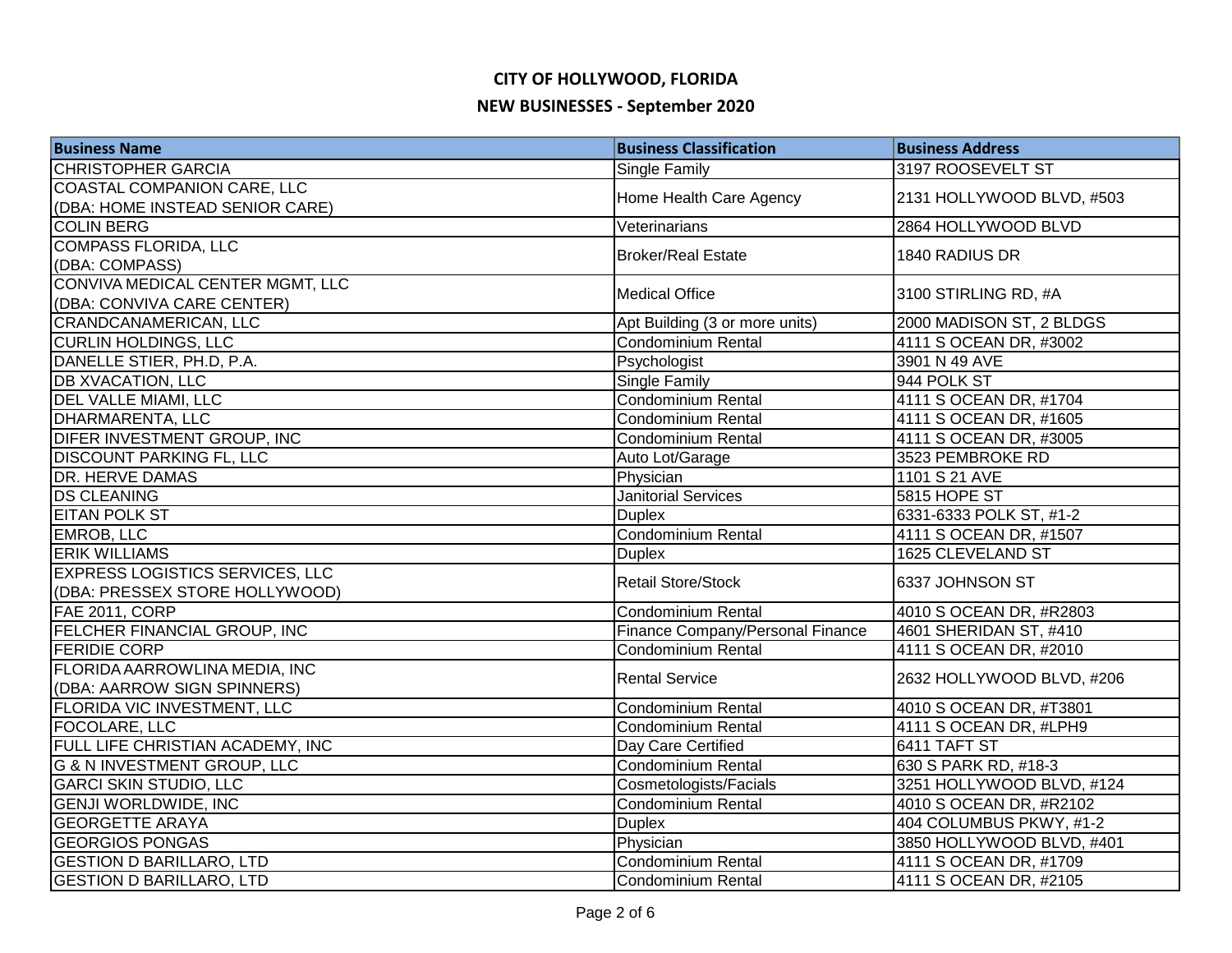| <b>Business Name</b>                    | <b>Business Classification</b> | <b>Business Address</b>   |
|-----------------------------------------|--------------------------------|---------------------------|
| <b>GEVAIMA CORP</b>                     | <b>Condominium Rental</b>      | 4010 S OCEAN DR           |
| <b>GNANA, LLC</b>                       | <b>Condominium Rental</b>      | 4010 S OCEAN DR, #R2805   |
| H 3001, LLC                             | <b>Condominium Rental</b>      | 4010 S OCEAN DR, #R3001   |
| H 3002, LLC                             | <b>Condominium Rental</b>      | 4010 S OCEAN DR, #R3002   |
| HALLANDALE 1604, LLC                    | <b>Condominium Rental</b>      | 4111 S OCEAN DR, #1604    |
| HALLANDALE 1610 GROUP, LLC              | Condominium Rental             | 4111 S OCEAN DR, #1610    |
| HALLANDALE 1706, LLC                    | <b>Condominium Rental</b>      | 4111 S OCEAN DR, #1706    |
| HALLANDALE 3702, LLC                    | Condominium Rental             | 4111 S OCEAN DR, #3702    |
| HALLANDALE 3702, LLC                    | <b>Condominium Rental</b>      | 4111 S OCEAN DR, #2904    |
| <b>HAPPY CARS FLORIDA, INC</b>          | Auto Lot/Garage                | 2047 THOMAS ST            |
| HITELEKA 3104, INC                      | Condominium Rental             | 4111 S OCEAN DR, #3104    |
| <b>HONG KEVIN VAN</b>                   | Single Family                  | 5929 S FARRAGUT DR        |
| <b>HRR 1411, LLC</b>                    | <b>Condominium Rental</b>      | 4111 S OCEAN DR, #1411    |
| HUGO V & VALERIE DURAN                  | Single Family                  | 1551 JACKSON ST           |
| IN SITU ELECTRONICS, INC                | <b>Retail Store/Stock</b>      | 1926 HOLLYWOOD BLVD, #108 |
| INTERPRETING SERVICES FOR THE DEAF, LLC | Language Translator            | 2440 MADISON ST           |
| INVERSIONES 2626, LLC                   | Condominium Rental             | 4111 S OCEAN DR, #1806    |
| <b>JEAN DANIEL JOSEPH</b>               | Single Family                  | 3354 LIBERTY ST           |
| JESIE, LLC                              | Condominium Rental             | 4111 S OCEAN DR, #1904    |
| JL GROUP USA, CORP                      | Condominium Rental             | 3901 S OCEAN DR, #4O      |
| JOYFUL INVESTMENTS, LLC                 | Condominium Rental             | 4111 S OCEAN DR, #2804    |
| JUDI WITKIN & ASSOCIATES, INC           | Office                         | 307 S 21 AVE              |
| JUST IN FLORALS, LLC                    | Florist/Fresh Flowers Only     | 601 N 21 AVE              |
| (DBA: HOORAYS FROM HOLLYWOOD INC)       |                                |                           |
| <b>JWC DANIA, LLC</b>                   | Single Family                  | 3200 STIRLING RD-13 BLDGS |
| <b>KIDZ COMPANION, INC</b>              | Office                         | 2514 HOLLYWOOD BLVD, #203 |
| KML PROPERTY MANAGEMENT, INC            | Apt Building (3 or more units) | 1835 TAFT ST              |
| KOMPA 2020, CORP                        | <b>Condominium Rental</b>      | 4010 S OCEAN DR, #R1106   |
| <b>KOMPRESSOR, LLC</b>                  | Condominium Rental             | 4111 S OCEAN DR, #1701    |
| <b>KORDILA, LLC</b>                     | Condominium Rental             | 4111 S OCEAN DR, #1609    |
| LA PARFAIT, LLC                         | Wholesale Merchandise          | 2801 GREENE ST, #3A       |
| (DBA: LA PARFAIT COSMETICS)             |                                |                           |
| LA PLAYA 2001, LLC                      | Condominium Rental             | 4111 S OCEAN DR, #2001    |
| LA PLAYA 2002, LLC                      | <b>Condominium Rental</b>      | 4111 S OCEAN DR, #2002    |
| LA RANA USA FOUR, LLC                   | <b>Condominium Rental</b>      | 4111 S OCEAN DR, #MPH2    |
| LAISA BEACH, LLC                        | <b>Condominium Rental</b>      | 4111 S OCEAN DR, #1612    |
| <b>LIGHT OCEAN VIEW 7, LLC</b>          | Condominium Rental             | 4111 S OCEAN DR, #1502    |
| LUNA 1, LLC                             | Condominium Rental             | 4111 S OCEAN DR, #1202    |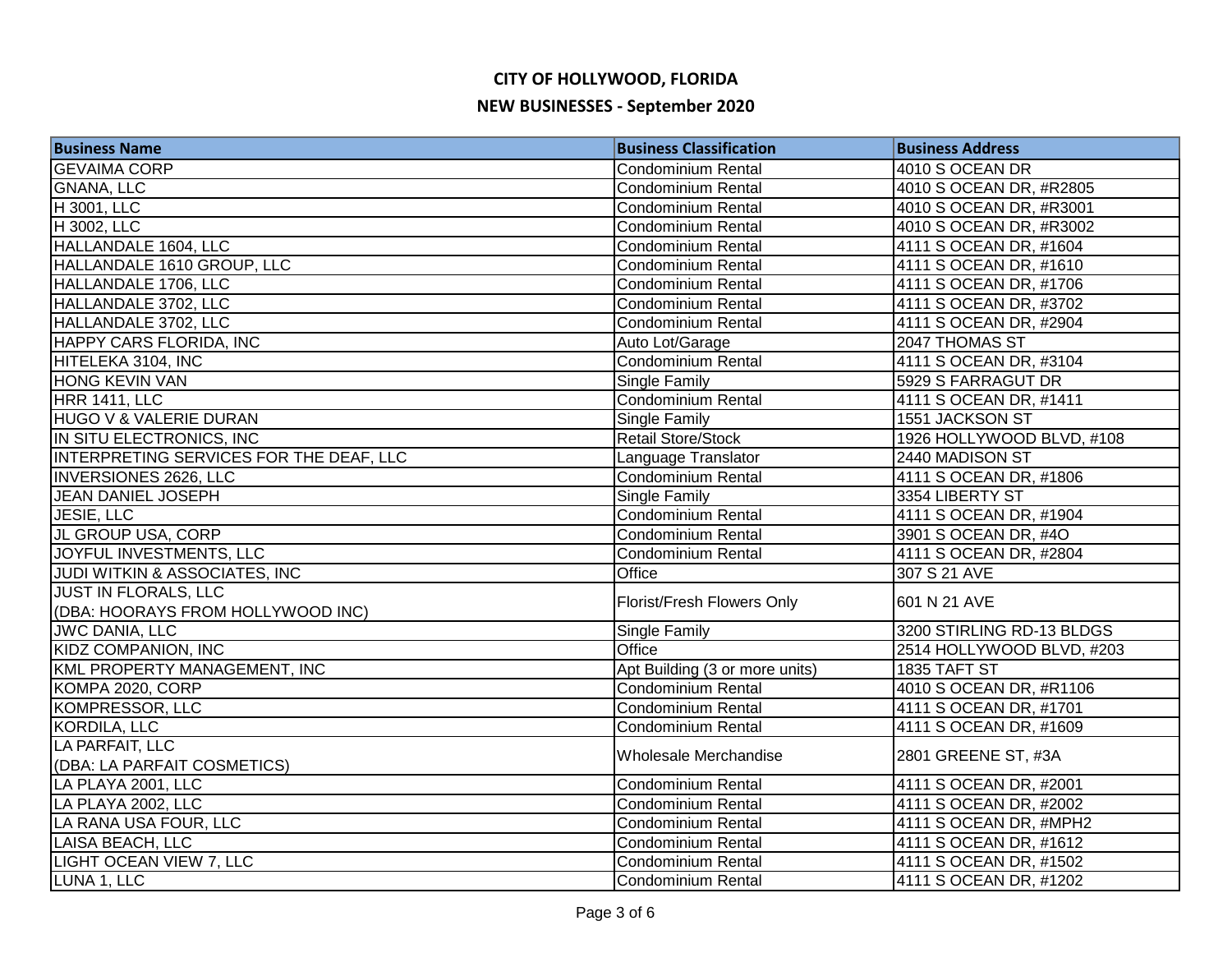| <b>Business Name</b>                       | <b>Business Classification</b> | <b>Business Address</b>    |
|--------------------------------------------|--------------------------------|----------------------------|
| MAC IALENTI, M.D.                          | Physician                      | 4700 SHERIDAN ST, #H       |
| MAINFIELDS, CORP                           | Condominium Rental             | 4111 S OCEAN DR, #1505     |
| MAJASTE, LLC                               | Condominium Rental             | 4111 S OCEAN DR, #1207     |
| MALVADITAS, CORP                           | <b>Condominium Rental</b>      | 4010 S OCEAN DR, #R1901    |
| MAROA, LLC                                 | <b>Condominium Rental</b>      | 2832 FILLMORE ST, #22      |
| MAROA, LLC                                 | <b>Condominium Rental</b>      | 2836 FILLMORE ST, #32      |
| <b>MARSH &amp; MINI CORPORATION</b>        | <b>Condominium Rental</b>      | 4111 S OCEAN DR, #MPH1     |
| MELTEX, LLC                                | Condominium Rental             | 4010 S OCEAN DR, #T4001    |
| MELUTATO, LLC                              | <b>Condominium Rental</b>      | 4111 S OCEAN DR, #1707     |
| MICHAEL J. SNYDER & ASSOCIATES, PA         | Office                         | 3325 HOLLYWOOD BLVD, #501  |
| MICHAEL JOSEPH VILLAROSA                   | Attorney                       | 4000 HOLLYWOOD BLVD, #265S |
| MIRAL- SILVA, CORP                         | Video Rental W/% Of Adult      | 2610 S FEDERAL HWY, #B     |
| (DBA: SENSATIONS VIDEO)                    |                                |                            |
| <b>MOODY ELECTRIC, INC</b>                 | Contractor/Electrical          | 603 N 21 AVE               |
| MOSA BEAUTY SALON & BOUTIQUE, INC          | <b>Beauty Parlor</b>           | 5925 HOLLYWOOD BLVD        |
| MR. SPARE KEY, LLC                         | Locksmith/Houses & Cars        | 3700 N 56 AVE, #1034       |
| MS7J, CORP                                 | Condominium Rental             | 4111 S OCEAN DR, #3410     |
| MTC GENERAL CONTRACTORS, LLC               | Contractor/General             | 3440 HOLLYWOOD BLVD, #415  |
| NANCY ABELLA REV LIV TRUST                 | Condominium Rental             | 901 HILLCREST DR, #506     |
| NANOOK PROPERTIES, LLC                     | Condominium Rental             | 4111 S OCEAN DR, #2208     |
| NEDELKA MERCEDES & VELASQUEZ BELL          | Single Family                  | 1205 N NORTHLAKE DR        |
| NETANIA, LLC                               | Condominium Rental             | 4111 S OCEAN DR, #1510     |
| NIKITO REAL ESTATE, LLC                    | Condominium Rental             | 4111 S OCEAN DR, #1004     |
| <b>OLEG SHKURO</b>                         | <b>Condominium Rental</b>      | 2401 S OCEAN DR, #2102     |
| <b>OLIVIA GEOGHEGAN</b>                    |                                | 1405 LIBERTY ST            |
| (DBA: VAL GAL REAL ESTATE INVESTMENTS INC) | Single Family                  |                            |
| <b>OPAPIPER MIAMI, LLC</b>                 | <b>Condominium Rental</b>      | 4010 S OCEAN DR, #R1806    |
| <b>OSCAR'S TACOS, LLC</b>                  | Small Vendor/Mobile            | 4033 WASHINGTON ST         |
| OVER THE EDGE HAIR SALON, LLC              | <b>Beauty Parlor</b>           | 3251 HOLLYWOOD BLVD, #150  |
| PAGO SIMPLE, LLC                           | Office                         | 2500 HOLLYWOOD BLVD, #209  |
| PALM BEACH 2000, INC/VESTMAZ, INC          | <b>Commercial Rental Units</b> | 5812-5836 HOLLYWOOD BLVD   |
| <b>PAULETTE FOUTS</b>                      | Attorney                       | 5821 HOLLYWOOD BLVD        |
| PELYGOR, LLC                               | Condominium Rental             | 4111 S OCEAN DR, #2103     |
| PF RENTAL IV, LLC                          | Single Family                  | 6820 LIBERTY ST            |
| PIONEER ROOFING COMPANY, LLC               | Contractor/Roofing             | 2026 GRANT ST              |
| PIRITA INVESTMENT & DEV. FUND, LLC         | Apt Building (3 or more units) | 2325-2331 ARTHUR ST        |
| PLAYAFORD, LLC                             | Condominium Rental             | 4111 S OCEAN DR, #1608     |
| POLK MART, INC                             | Single Family                  | 1951 POLK ST-2 BLDGS       |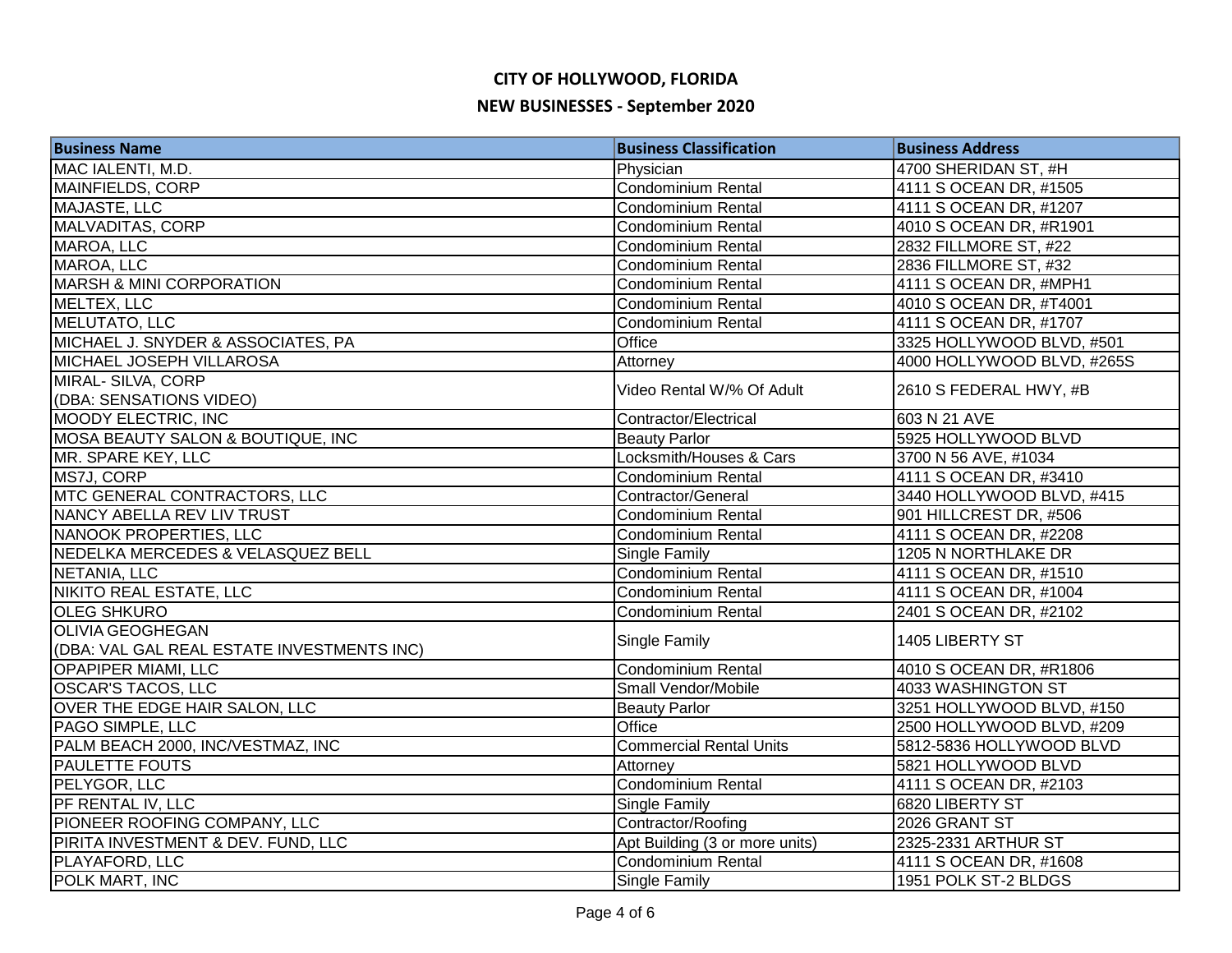| <b>Business Name</b>                         | <b>Business Classification</b> | <b>Business Address</b>     |
|----------------------------------------------|--------------------------------|-----------------------------|
| <b>PREMIER FLOWERS, LLC</b>                  | Florist/Fresh Flowers Only     | 260 S STATE ROAD 7          |
| PREMIER MEDICAL SUPPLY & EQUIPMENT, LLC      | Internet Sales                 | 2028 HARRISON ST, STE 201-8 |
| <b>PRESTON REID &amp; ASHLEY M WILSON</b>    | Single Family                  | 1539 FUNSTON ST             |
| (DBA: WILSON ASHLEY)                         |                                |                             |
| R & F BARBERSHOP MULTISERVICES               | <b>Barber Shop</b>             | 6413 PEMBROKE RD            |
| <b>RAFAEL VIDAL</b>                          | <b>Duplex</b>                  | 6811 COOLIDGE ST, #E-W      |
| RAUL ALEJANDRO MARTINEZ-PEREZ                | Physician                      | 3100 STIRLING RD, STE A     |
| RAYMOND LARRY BRANNON, H/E                   | <b>Single Family</b>           | 1510 N 70 TER               |
| <b>REFL INTERNATIONAL, LLC</b>               | Condominium Rental             | 4111 S OCEAN DR, #1506      |
| SALVIO, LLC                                  | Condominium Rental             | 4010 S OCEAN DR, #R2007     |
| SECOND FLOOR PRODUCTIONS, INC                | <b>Graphic Design</b>          | 4000 HOLLYWOOD BLVD, #555-S |
| SHIRTAL 2775, LLC                            | Condominium Rental             | 2775 TAFT ST                |
| SILRI 2304, LLC                              | Condominium Rental             | 4111 S OCEAN DR, #2304      |
| SILVERFLA, LLC                               | <b>Condominium Rental</b>      | 4010 S OCEAN DR, #T3605     |
| <b>SKY WATER Z8, LLC</b>                     | <b>Condominium Rental</b>      | 4111 S OCEAN DR, #1803      |
| SOHER ASOCIADOS, LLC                         | Condominium Rental             | 4111 S OCEAN DR, #MPH11     |
| SONAR 20, LLC                                | <b>Condominium Rental</b>      | 4010 S OCEAN DR             |
| SONDER2020 LLC                               | <b>Condominium Rental</b>      | 4010 S OCEAN DR             |
| SOUTH OCEAN CONDO, LLC                       | <b>Condominium Rental</b>      | 4111 S OCEAN DR, #1102      |
| SOUTH SHORE ELEVATOR SERIVICES, CORP         | Elevator Technician            | 3916 MCKINLEY ST            |
| <b>SPACECRAFT COMPONENTS CORP</b>            | Office                         | 2750 N 29 AVE, #314         |
| STILAR INTELLIGENT SOLUTIONS, LLC            | Condominium Rental             | 1830 RADIUS DR, #418        |
| <b>SULTANA, LLC</b>                          | <b>Condominium Rental</b>      | 4111 S OCEAN DR, #3506      |
| SUSHI INVESTMENTS, LLC                       | Condominium Rental             | 4111 S OCEAN DR, #1512      |
| <b>SUSHI INVESTMENTS, LLC</b>                | <b>Condominium Rental</b>      | 4111 S OCEAN DR, #2012      |
| TDA FINANCIAL & TAX SERVICES LLC             | Single Family                  | 5300 PIERCE ST              |
| (DBA: TDA FINANCIAL AND TAX SERVICES LLC)    |                                |                             |
| TEERAWEE UNCHALIPONGSE                       | Condominium Rental             | 4010 S OCEAN DR, #T3606     |
| TETH999, LLC                                 | Condominium Rental             | 4111 S OCEAN DR, #3009      |
| <b>TGCB HOLDINGS, LLC</b>                    | <b>Single Family</b>           | 6115 CRESTHAVEN CT          |
| <b>TGCB HOLDINGS, LLC</b>                    | <b>Single Family</b>           | 5733 WILEY ST               |
| THE ART OF MASSAGES AND WELLNESS CENTER, LLC | <b>Massage Therapists</b>      | 3251 HOLLYWOOD BLVD, #141   |
| THE CAFE AT THE SUMMIT CORPORATION           | Restaurant/Bar                 | 1201 S OCEAN DR             |
| THIRTY1 LOUNGE, INC                          | Restaurant/Bar                 | 1931 HOLLYWOOD BLVD         |
| <b>TIKINA MANAGEMENT, LLC</b>                | <b>Condominium Rental</b>      | 4111 S OCEAN DR, #2901      |
| TINYLOVE, LLC                                | <b>Condominium Rental</b>      | 4010 S OCEAN DR, #R3007     |
| <b>T-MOBILE FINANCIAL, LLC</b>               | Office                         | 6609 TAFT ST                |
| <b>T-MOBILE FINANCIAL, LLC</b>               | Office                         | 2811 HOLLYWOOD, #A          |